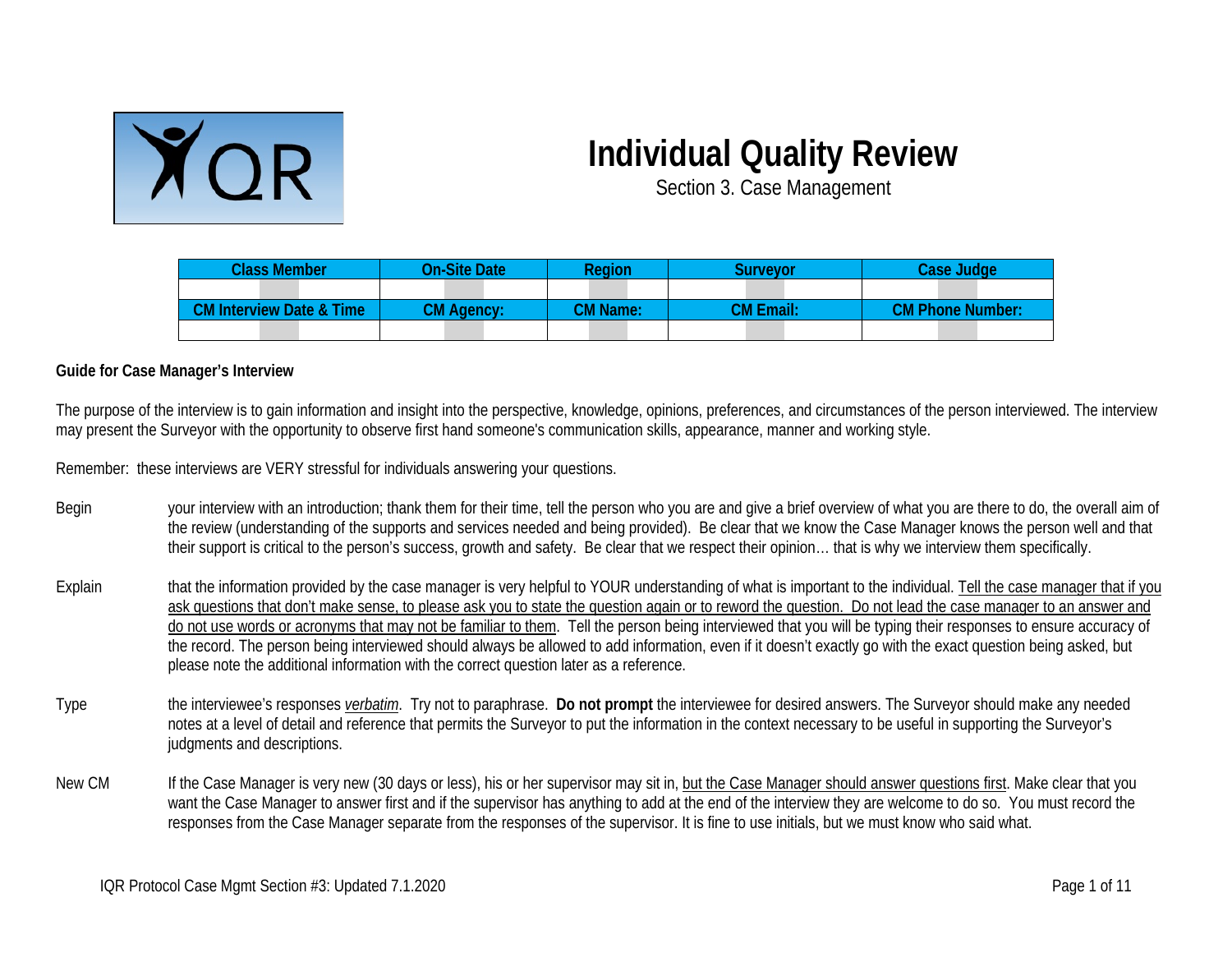- DO NOT Even if asked directly, do not tell the person interviewed that anything is or is not "all right," "okay with me," does or does not "comply" with any regulation, law or requirement, or any other indication of approval or disapproval. Even if asked directly, **do not** provide technical assistance or "recommendations" to resolve or improve issues.
- Change in who is being interviewed: If the person's Case Manager is not available/allowed to participate in this interview find out why and note the reason and who is giving you this information. Make these notations in your protocol under the appropriate interview. Notify the agency that you will record the answers provided but they may not be counted and the entire interview may be scored a "0". Consult with your Case Judge and Community Monitor prior to completing your protocol.
- Names During the interview, whenever the protocol uses the term "(Name)" the Surveyor should use the person's name when speaking, for example, "Ms. Smith," or "Mr. Jones."
- Emergencies Remember that the Case Manager may have to respond to an emergency or crisis situation during the interview. If this happens, the Surveyor should terminate the interview immediately and establish a time to reschedule or resume the interview. Do not continue to engage the person in conversation.
- At the End At the end of the interview, thank the person for his/her time, information and cooperation**.**

Use this space to record items identified during your **record review** that you wish to specifically ask or verify with the Case Manager. During your interview find the appropriate time to pursue these issues. If the information you require is found to your satisfaction, check the box next to the item you've listed. If not, leave it blank, highlight it and use it as a reference when scoring and/or writing up your findings and recommendations summary. Use this space to identify missing information you need to ask the Case Manager for, use it to verify that recommendations have been followed, use it to ask about needed equipment/devices, etc.

| <b>Item to Verify or Request</b> | Completed (Y/N) |  |
|----------------------------------|-----------------|--|
|                                  |                 |  |
|                                  |                 |  |
|                                  |                 |  |
|                                  |                 |  |
|                                  |                 |  |
|                                  |                 |  |

|     | <b>CASE MANAGER'S INTERVIEW</b>                                                                                                                                |  |  |  |  |
|-----|----------------------------------------------------------------------------------------------------------------------------------------------------------------|--|--|--|--|
|     | Tell me about (Name).                                                                                                                                          |  |  |  |  |
|     | Note: The interviewee may ask, well what do you want to know? The surveyor can respond by saying: "I've never met (Name) or don't know him/her well —so please |  |  |  |  |
|     | tell me about her/him".                                                                                                                                        |  |  |  |  |
| 1A. |                                                                                                                                                                |  |  |  |  |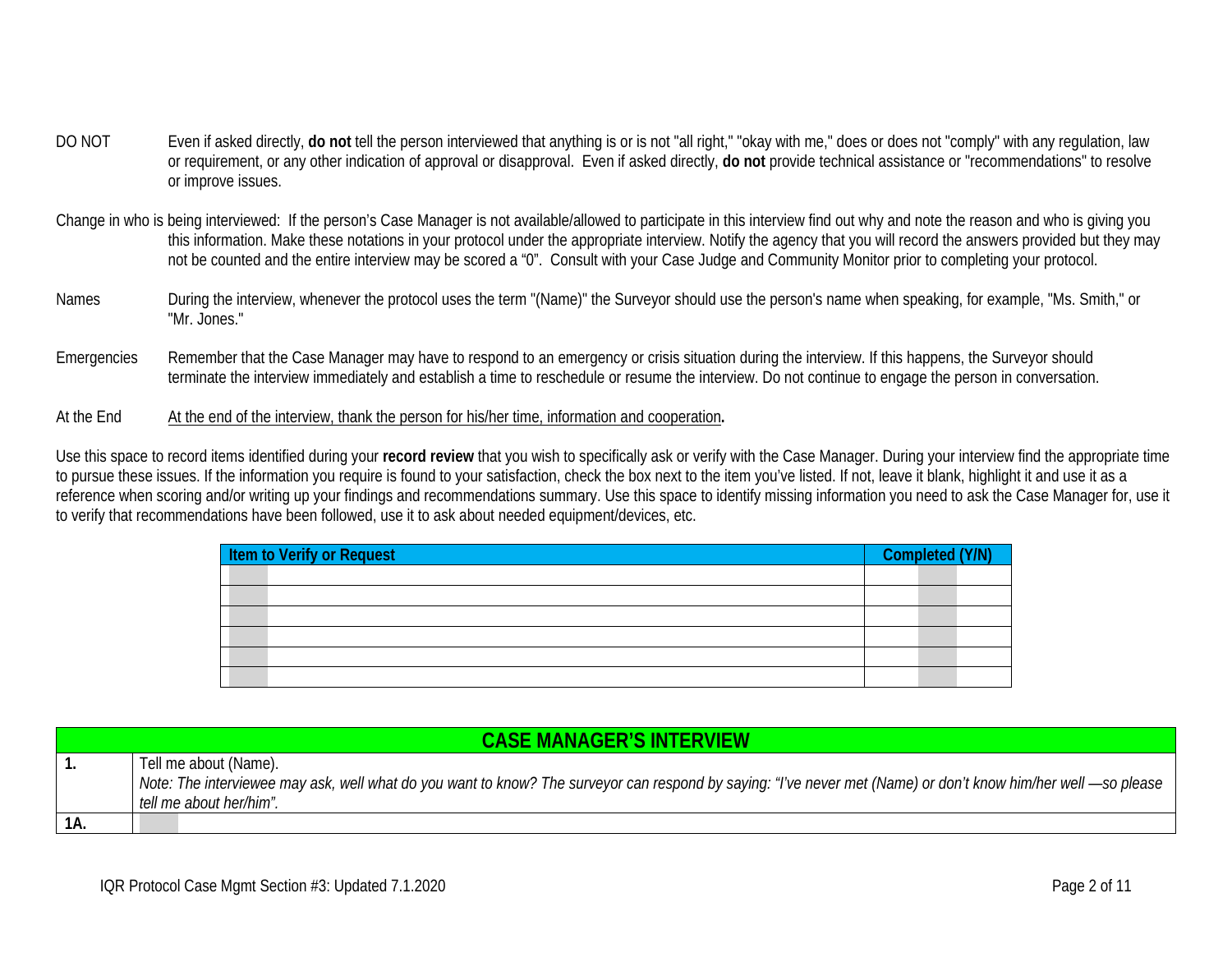|                   | <b>CASE MANAGER'S INTERVIEW</b>                                                                                                                                                                              |  |  |  |  |
|-------------------|--------------------------------------------------------------------------------------------------------------------------------------------------------------------------------------------------------------|--|--|--|--|
| 2.                | What are (Name's):                                                                                                                                                                                           |  |  |  |  |
|                   | a. Strengths?                                                                                                                                                                                                |  |  |  |  |
|                   | Preferences?<br>b.                                                                                                                                                                                           |  |  |  |  |
| 2A.               |                                                                                                                                                                                                              |  |  |  |  |
| 3.                | What do you see (Name) accomplishing in terms of skill building in the next year or two? (Note: If you get a general answer, ask if there is anything specific they<br>would like to see (Name) do/achieve?) |  |  |  |  |
| 3A.               |                                                                                                                                                                                                              |  |  |  |  |
| 4.                | (Verify your copy of current ISP.) Is this a copy of the IDT's current plan for (Name)?<br>$\Box$ Yes<br>$\Box$ No                                                                                           |  |  |  |  |
|                   | Note: If different from what you were provided, get copy of most recent and record date of ISP you were sent and ISP provided.                                                                               |  |  |  |  |
|                   | Date of ISP you were sent:<br>Date of most current:                                                                                                                                                          |  |  |  |  |
| 4A.               |                                                                                                                                                                                                              |  |  |  |  |
| 5.                | If (Name) has a guardian, how often does the Guardian visit or contact (Name)?                                                                                                                               |  |  |  |  |
| 5A.               |                                                                                                                                                                                                              |  |  |  |  |
| 6.                | Is the guardian responsive to (Name's) needs? If yes, please provide an example. If no, please provide an example and explain what the team does.                                                            |  |  |  |  |
| 6A.               |                                                                                                                                                                                                              |  |  |  |  |
| 7.                | How does the guardian participate in planning and the supports that (Name) receives?                                                                                                                         |  |  |  |  |
| 7A.               |                                                                                                                                                                                                              |  |  |  |  |
| 8.<br>8A.         | Is this level of guardianship participation appropriate for (Name)? If not, why not? (Note: List measurable indicators that the level of participation is a problem, if it is.)                              |  |  |  |  |
| $\overline{9}$ .  | Does (Name) have any advanced medical directives, or any end-of-life directions? If so, what are the instructions? Do you know how these were chosen?                                                        |  |  |  |  |
|                   | If not, do you know why none have been prepared?                                                                                                                                                             |  |  |  |  |
| 9Α.               |                                                                                                                                                                                                              |  |  |  |  |
| 10.               | Please describe how input from (Name) is reflected in the current ISP.                                                                                                                                       |  |  |  |  |
|                   | Note: if the person uses words to communicate you are looking for what the person said about his/her future (Visons) including how s/he wants to spend his/her                                               |  |  |  |  |
|                   | days and whether or not that is reflected in the ISP. If the person does not use words to communicate, you are looking for how the team determined (through                                                  |  |  |  |  |
|                   | experience) the content of the ISP fits with (Name's) preferences and needs".                                                                                                                                |  |  |  |  |
| 10A.              |                                                                                                                                                                                                              |  |  |  |  |
| 11.               | How does the team integrate (Name's) culture, traditions, and values into the ISP and his/her everyday life?                                                                                                 |  |  |  |  |
|                   | Note: List specific measurable indicators, then look for verification in the notes and program records or other interviews. This question usually needs to be repeated,                                      |  |  |  |  |
|                   | and needs to be taken slowly, with spacing between the words: culture—and tradition—and--values. You can explain that when thinking about culture we mean                                                    |  |  |  |  |
|                   | things like ethnic and or lifestyle preferences; values can include religion or family and tradition can mean things like customs passed down from generation to                                             |  |  |  |  |
|                   | generation.                                                                                                                                                                                                  |  |  |  |  |
| 11A.              |                                                                                                                                                                                                              |  |  |  |  |
| $\overline{12}$ . | Do the individual members of the IDT carry out their responsibilities as stated in (Name's) ISP?                                                                                                             |  |  |  |  |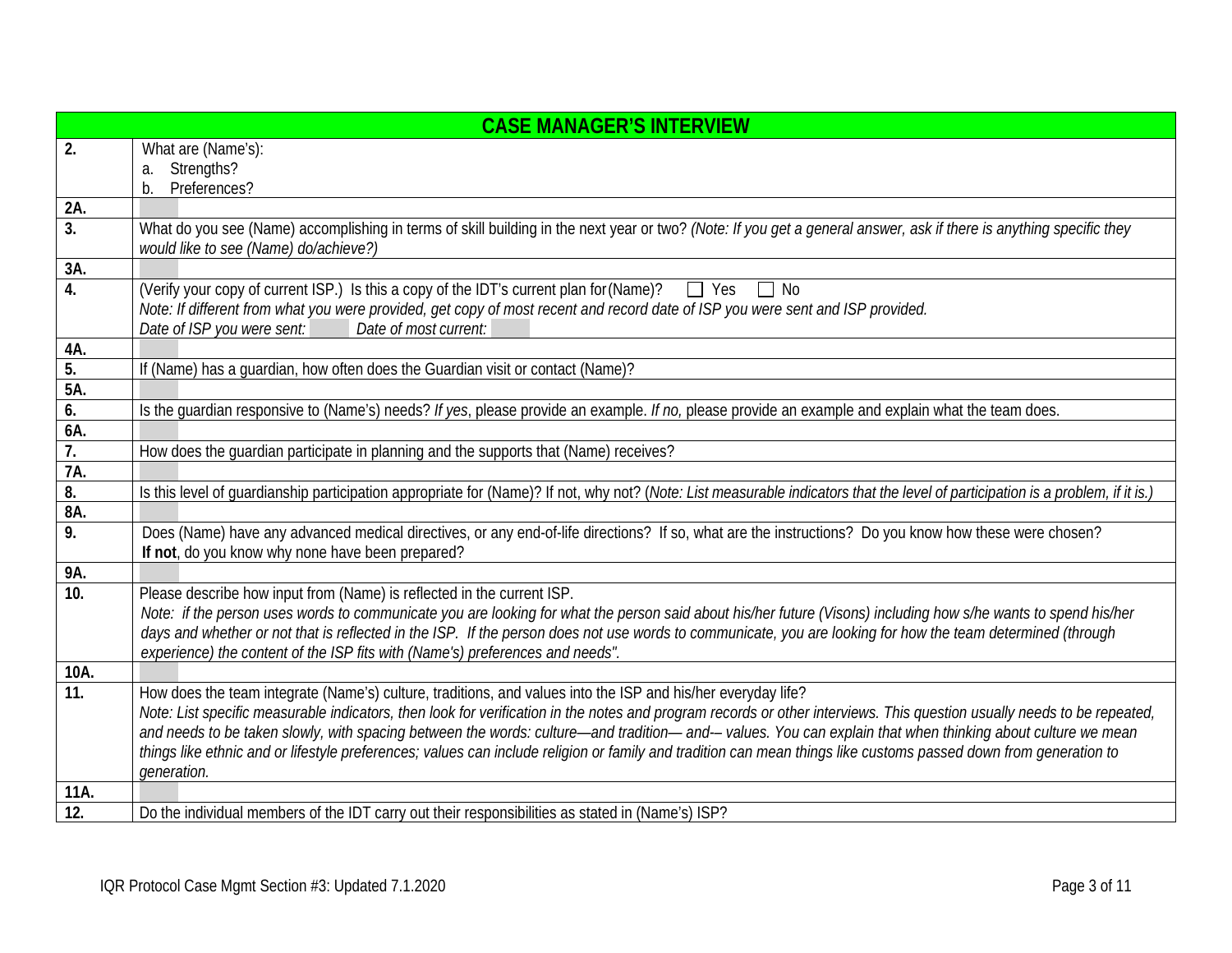|                   | <b>CASE MANAGER'S INTERVIEW</b>                                                                                                                                                                                                                                                                         |  |  |  |  |
|-------------------|---------------------------------------------------------------------------------------------------------------------------------------------------------------------------------------------------------------------------------------------------------------------------------------------------------|--|--|--|--|
|                   | Note: If the case manager stated everyone does and the record review evidenced lack of a particular service or assessment or follow up, ask the case manager<br>about the discrepancy.                                                                                                                  |  |  |  |  |
| 12A.              |                                                                                                                                                                                                                                                                                                         |  |  |  |  |
| 13.               | Has the team, including the quardian, ever failed to reach a consensus on (name's) service and support needs?"<br>If Yes, what was the disagreement(s) and how were they resolved?                                                                                                                      |  |  |  |  |
| 13A.              |                                                                                                                                                                                                                                                                                                         |  |  |  |  |
| 14.               | What, if any, change in behavior has occurred during the past year? How is (Name) doing in terms of behavior?                                                                                                                                                                                           |  |  |  |  |
| 14A.              |                                                                                                                                                                                                                                                                                                         |  |  |  |  |
| 15.               | What, if any, change in sleeping patterns has occurred during the past year? Describe.<br>Note: Try to get information (e.g., dates, records or where to get them) so you can verify this information and identify frequency.                                                                           |  |  |  |  |
| 15A.              |                                                                                                                                                                                                                                                                                                         |  |  |  |  |
| 16.               | What, if any, change in overall activity levels has occurred during the past year? Describe. If you can get dates, look for frequency and measurability.<br>Note: This can be rephrased, for example: "Is (Name) more or less active than usual or more/less independent?"                              |  |  |  |  |
| 16A.              |                                                                                                                                                                                                                                                                                                         |  |  |  |  |
| 17.               | If any change is reported in behavior, sleeping patterns, or activity levels, was (Name) evaluated for underlying reasons (health, environment, relationships, etc.) for<br>the change(s)? (If yes, Who conducted the evaluation? When? What type of specialist was this person? What was the outcome?) |  |  |  |  |
| 17A.              |                                                                                                                                                                                                                                                                                                         |  |  |  |  |
| 18.               | Please describe any health-related needs (Name) may have. Please include current medical diagnoses.                                                                                                                                                                                                     |  |  |  |  |
|                   | Note: The information you receive here should be verified by the record, ask the case manager about any discrepancies.                                                                                                                                                                                  |  |  |  |  |
|                   | 18a. If the person does not reference the individual's Aspiration risk, ask: What is (Name's) Aspiration Risk Level?                                                                                                                                                                                    |  |  |  |  |
| 18A.              |                                                                                                                                                                                                                                                                                                         |  |  |  |  |
| $\overline{19}$ . | Has the IDT discussed (Name's) health-related issues? What did they do and how did they resolve these health issues?                                                                                                                                                                                    |  |  |  |  |
|                   | Note: They may have discussed health issues at the last Annual ISP meeting. If so, the ISP and/or meeting minutes need to reflect such, ask about any<br>discrepancies                                                                                                                                  |  |  |  |  |
| 19A.              |                                                                                                                                                                                                                                                                                                         |  |  |  |  |
| $\overline{20}$ . | What opportunities does (Name) have for integration with non-disabled persons?                                                                                                                                                                                                                          |  |  |  |  |
| 20A.              |                                                                                                                                                                                                                                                                                                         |  |  |  |  |
| 21.               | Is (Name) employed?                                                                                                                                                                                                                                                                                     |  |  |  |  |
| 21A.              |                                                                                                                                                                                                                                                                                                         |  |  |  |  |
| 22.               | Does (Name) volunteer in the community? How often? Is this an integrated opportunity?                                                                                                                                                                                                                   |  |  |  |  |
| 22A.              |                                                                                                                                                                                                                                                                                                         |  |  |  |  |
| 23.               | Is (Name) a member of a group or organization? With what groups? (List all identified) How often does s/he engage with each of these groups? Are they<br>integrated?                                                                                                                                    |  |  |  |  |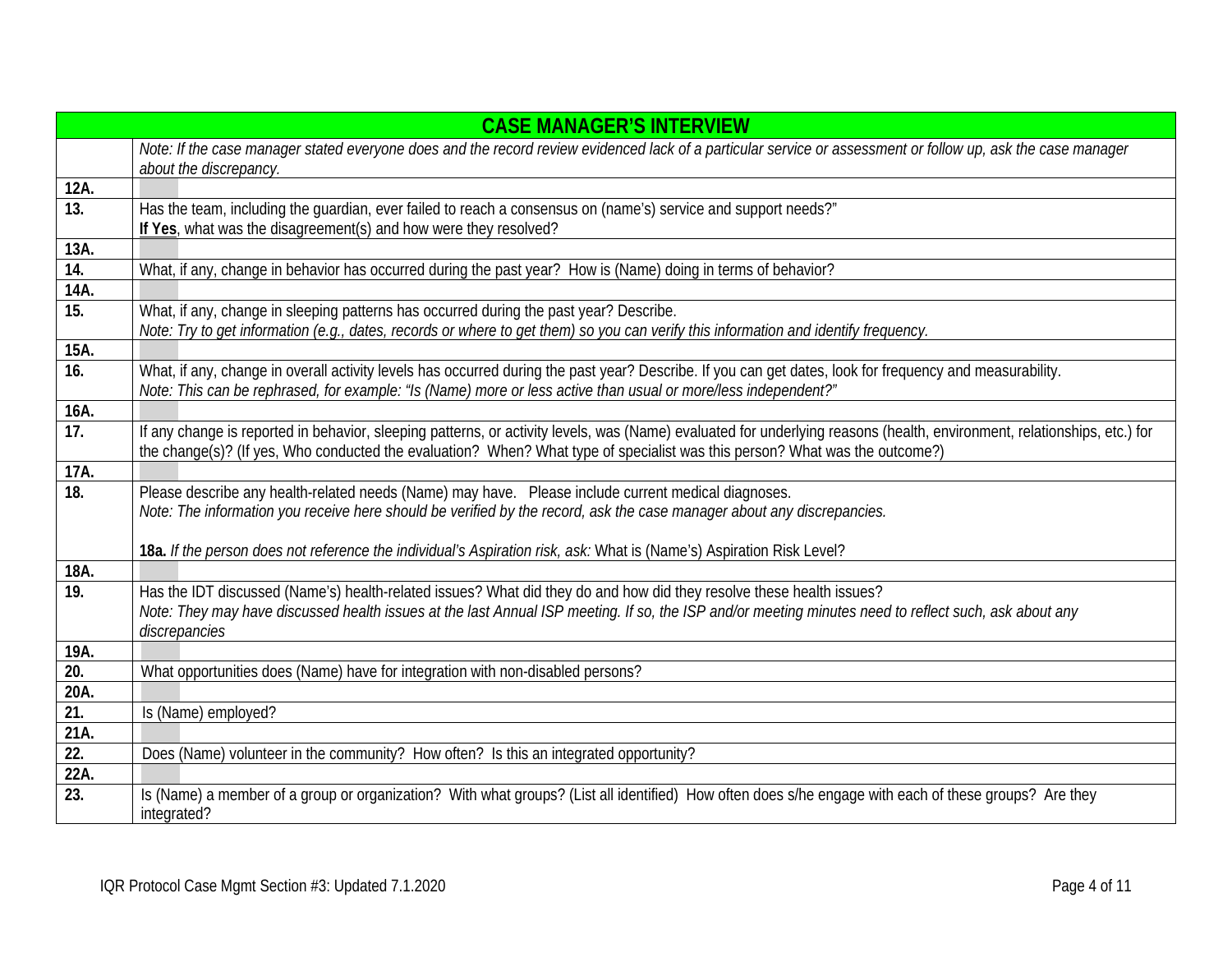|                   | <b>CASE MANAGER'S INTERVIEW</b>                                                                                                                                         |                                                                                                |  |  |                                                                                                                 |  |                                                                                                                                                                                                                                                                                                                       |
|-------------------|-------------------------------------------------------------------------------------------------------------------------------------------------------------------------|------------------------------------------------------------------------------------------------|--|--|-----------------------------------------------------------------------------------------------------------------|--|-----------------------------------------------------------------------------------------------------------------------------------------------------------------------------------------------------------------------------------------------------------------------------------------------------------------------|
| 23A.              |                                                                                                                                                                         |                                                                                                |  |  |                                                                                                                 |  |                                                                                                                                                                                                                                                                                                                       |
| $\overline{24}$ . | Does (Name) have non-disabled, non-paid friends in his/her life? If so, who are they and how often does he/she get to be with and do things with these people (List     |                                                                                                |  |  |                                                                                                                 |  |                                                                                                                                                                                                                                                                                                                       |
|                   | by person).                                                                                                                                                             |                                                                                                |  |  |                                                                                                                 |  |                                                                                                                                                                                                                                                                                                                       |
| 24A.              |                                                                                                                                                                         |                                                                                                |  |  |                                                                                                                 |  |                                                                                                                                                                                                                                                                                                                       |
| $\overline{25}$ . |                                                                                                                                                                         |                                                                                                |  |  |                                                                                                                 |  | What generic services does (Name) use? Generic meaning services available in the community that everyone uses (e.g., grocery store, library, stores). When<br>he/she goes to these places, is he/she with other people with I/DD? If not, how often does he/she go when he/she is NOT in a group of people with I/DD? |
| 25A.              |                                                                                                                                                                         |                                                                                                |  |  |                                                                                                                 |  |                                                                                                                                                                                                                                                                                                                       |
| $\overline{26}$ . | Do you have any concerns that provider practices or policies restrict (Name's) ability to pursue adult relationships?                                                   |                                                                                                |  |  |                                                                                                                 |  |                                                                                                                                                                                                                                                                                                                       |
|                   |                                                                                                                                                                         | If yes--ask the interviewee to tell you what policies/practice and any examples they may have. |  |  |                                                                                                                 |  |                                                                                                                                                                                                                                                                                                                       |
| 26A.              |                                                                                                                                                                         |                                                                                                |  |  |                                                                                                                 |  |                                                                                                                                                                                                                                                                                                                       |
| $\overline{27}$ . |                                                                                                                                                                         |                                                                                                |  |  | During the past year, are there services that (Name) needed that were delayed or are not in place now?          |  |                                                                                                                                                                                                                                                                                                                       |
| 27A.              |                                                                                                                                                                         |                                                                                                |  |  |                                                                                                                 |  |                                                                                                                                                                                                                                                                                                                       |
| $\overline{28}$ . |                                                                                                                                                                         |                                                                                                |  |  | If there was anything listed that are needed but not in place, ask: Why was the service not received by (Name)? |  |                                                                                                                                                                                                                                                                                                                       |
|                   |                                                                                                                                                                         |                                                                                                |  |  |                                                                                                                 |  | Note: If the case manager states they do not know, write that down, and then ask who would know or how the case manager/team might find that information.                                                                                                                                                             |
| 28A.              |                                                                                                                                                                         |                                                                                                |  |  |                                                                                                                 |  |                                                                                                                                                                                                                                                                                                                       |
| 29.               |                                                                                                                                                                         |                                                                                                |  |  |                                                                                                                 |  | Are there other services needed by (Name) now or over the next 6 months? If Yes, list services. If Yes, what actions are being taken by whom to secure the needed                                                                                                                                                     |
|                   | services?                                                                                                                                                               |                                                                                                |  |  |                                                                                                                 |  |                                                                                                                                                                                                                                                                                                                       |
|                   | Note: If the case manager states they do not know, note that, and then ask who would know or how the case manager/team can find that information.                       |                                                                                                |  |  |                                                                                                                 |  |                                                                                                                                                                                                                                                                                                                       |
| 29A.              |                                                                                                                                                                         |                                                                                                |  |  |                                                                                                                 |  |                                                                                                                                                                                                                                                                                                                       |
| 30.               | How do you review/monitor activities of providers?                                                                                                                      |                                                                                                |  |  |                                                                                                                 |  |                                                                                                                                                                                                                                                                                                                       |
| 30A.              |                                                                                                                                                                         |                                                                                                |  |  |                                                                                                                 |  |                                                                                                                                                                                                                                                                                                                       |
| $\overline{31}$ . | The Therap CM site visit questionnaire does not specifically ask about progress towards outcomes, how are you monitoring and documenting progress towards<br>outcomes?" |                                                                                                |  |  |                                                                                                                 |  |                                                                                                                                                                                                                                                                                                                       |
| 31A.              |                                                                                                                                                                         |                                                                                                |  |  |                                                                                                                 |  |                                                                                                                                                                                                                                                                                                                       |
| 32.               |                                                                                                                                                                         |                                                                                                |  |  |                                                                                                                 |  | What is (Name's) current status in terms of meeting and completing Outcomes and Actions Steps? Has s/he made progress or experienced regression in                                                                                                                                                                    |
|                   |                                                                                                                                                                         |                                                                                                |  |  |                                                                                                                 |  | the following areas in the last year? If there is progress, describe it. If there has been no progress, explain why not for each area. If there is regression in                                                                                                                                                      |
|                   |                                                                                                                                                                         | any area, describe what actions have been taken by the IDT in each regressed area.             |  |  |                                                                                                                 |  |                                                                                                                                                                                                                                                                                                                       |
| 32A.              | Life Area                                                                                                                                                               | If there has been progress, identify it.                                                       |  |  | If there has been no progress, explain why not                                                                  |  | If there has been regression, describe                                                                                                                                                                                                                                                                                |
|                   |                                                                                                                                                                         |                                                                                                |  |  |                                                                                                                 |  | what actions have been taken by the IDT to<br>address the regression.                                                                                                                                                                                                                                                 |
|                   | Live                                                                                                                                                                    |                                                                                                |  |  |                                                                                                                 |  |                                                                                                                                                                                                                                                                                                                       |
|                   | Work/Learn                                                                                                                                                              |                                                                                                |  |  |                                                                                                                 |  |                                                                                                                                                                                                                                                                                                                       |
|                   | <b>Fun/Relationships</b>                                                                                                                                                |                                                                                                |  |  |                                                                                                                 |  |                                                                                                                                                                                                                                                                                                                       |
|                   | Health                                                                                                                                                                  |                                                                                                |  |  |                                                                                                                 |  |                                                                                                                                                                                                                                                                                                                       |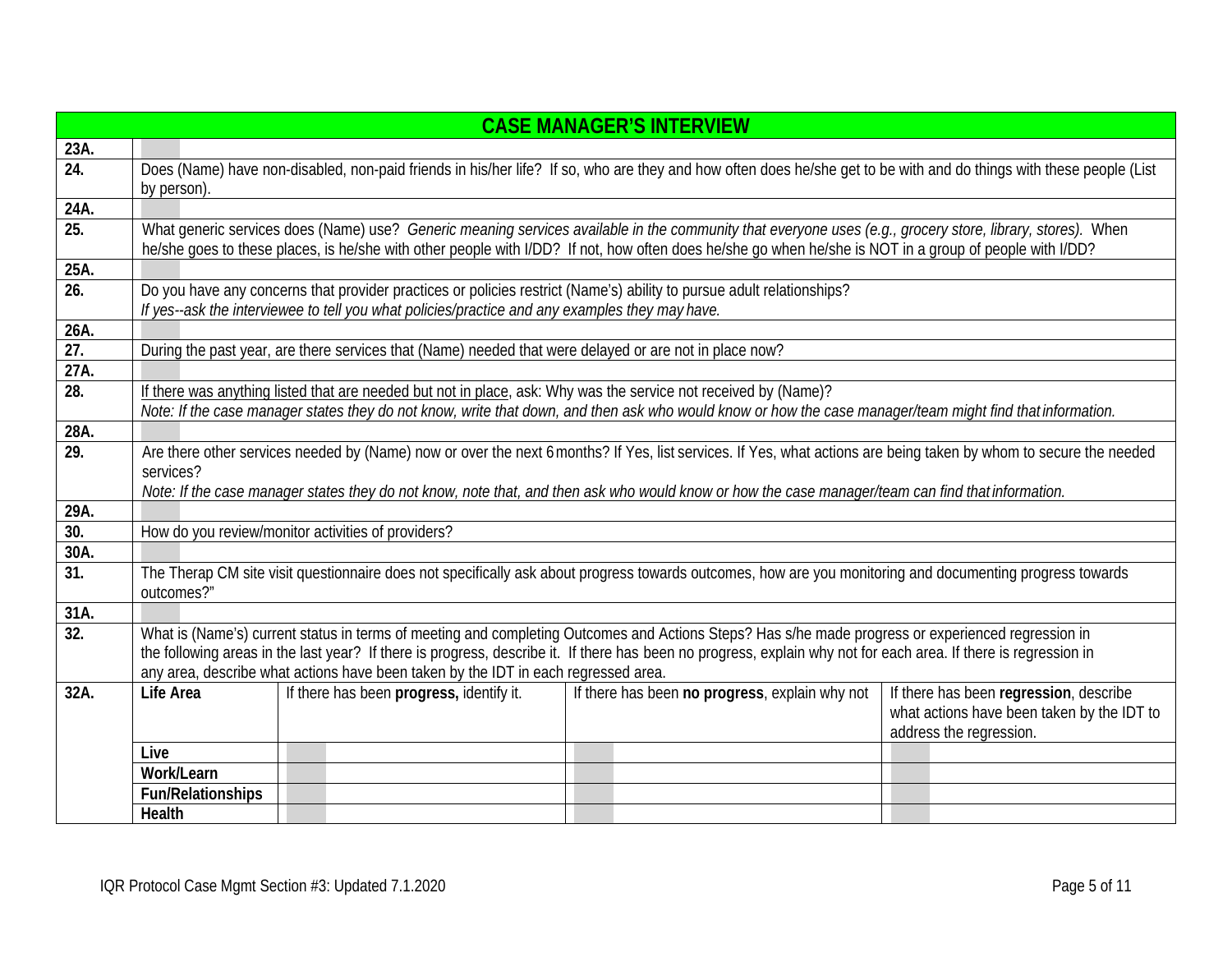|      | <b>CASE MANAGER'S INTERVIEW</b>                                                                                                                                                            |
|------|--------------------------------------------------------------------------------------------------------------------------------------------------------------------------------------------|
|      | Other/Non-ISP                                                                                                                                                                              |
| 33.  | How do you determine whether a modification of this plan is needed?                                                                                                                        |
| 33A. |                                                                                                                                                                                            |
| 34.  | Who supports you and your efforts to meet the needs of (Name)? Is this enough support for you? If not, why not?                                                                            |
| 34A. |                                                                                                                                                                                            |
| 35.  | During the past year, have there been any allegations of abuse, neglect or exploitation related to (insert name)? Tell me about it.                                                        |
| 35A. |                                                                                                                                                                                            |
| 36.  | If you were to suspect abuse, neglect or exploitation, or note a suspicious injury, how and to what agency would you report it?                                                            |
| 36A. |                                                                                                                                                                                            |
| 37.  | Does (Name) have any Health Care Plans (HCPs)? If yes, What do these plans specifically address? If No, Does s/he need one? Please explain.                                                |
| 37A. |                                                                                                                                                                                            |
| 38.  | Does (Name) have medical emergency response plan(s) (MERPs)? If yes, What do these plans specifically address? If No, Does s/he need one? Please explain.                                  |
| 38A. |                                                                                                                                                                                            |
| 39.  | Has (Name) been taken to the emergency room or urgent care during the past year? If yes, when and why? What were the discharge instructions?                                               |
| 39A. |                                                                                                                                                                                            |
| 40.  | Was (Name) admitted into the hospital in the past year? If yes, when and why? What were the discharge instructions? Was there a team meeting to discuss the<br>admission and/or aftercare? |
| 40A. |                                                                                                                                                                                            |
| 41.  | Do the supports and services (Name) currently receives meet his/her needs? Explain.                                                                                                        |
| 41A. |                                                                                                                                                                                            |
| 42.  | Does (Name) require any adaptive equipment or assistive technology? If yes, please tell me what is needed.                                                                                 |
|      | Note: List EVERYTHING the CM identifies:                                                                                                                                                   |
| 42A. |                                                                                                                                                                                            |
| 43.  | Did (Name) receive all needed devices? If yes, are they available, in good working condition, and used across all environments? If No, Do you know why not? What                           |
|      | is being done to acquire the device, to get it into working order, to get it used across all areas?                                                                                        |
| 43A. |                                                                                                                                                                                            |
| 44.  | Have you observed staff using (these devices) with (Name)? Were they doing it correctly? What were they doing that was correct/not?                                                        |
| 44A. |                                                                                                                                                                                            |
| 45.  | Does (Name) have a Positive Behavioral Support Plan (PBSP) in place? If yes, what are the behavioral issues in the PBSP? What are some of the                                              |
|      | strategies or interventions that are recommended in the PBSP? Do they meet his/her needs?                                                                                                  |
| 45A. |                                                                                                                                                                                            |
| 46.  | Does (Name) have a Behavioral Crisis Intervention Plan (BCIP) in place? If yes, what are the behavioral issues in the BCIP? What are some of the                                           |
|      | strategies or interventions that are recommended in the BCIP? Do they meet his/her needs?                                                                                                  |
| 46A. |                                                                                                                                                                                            |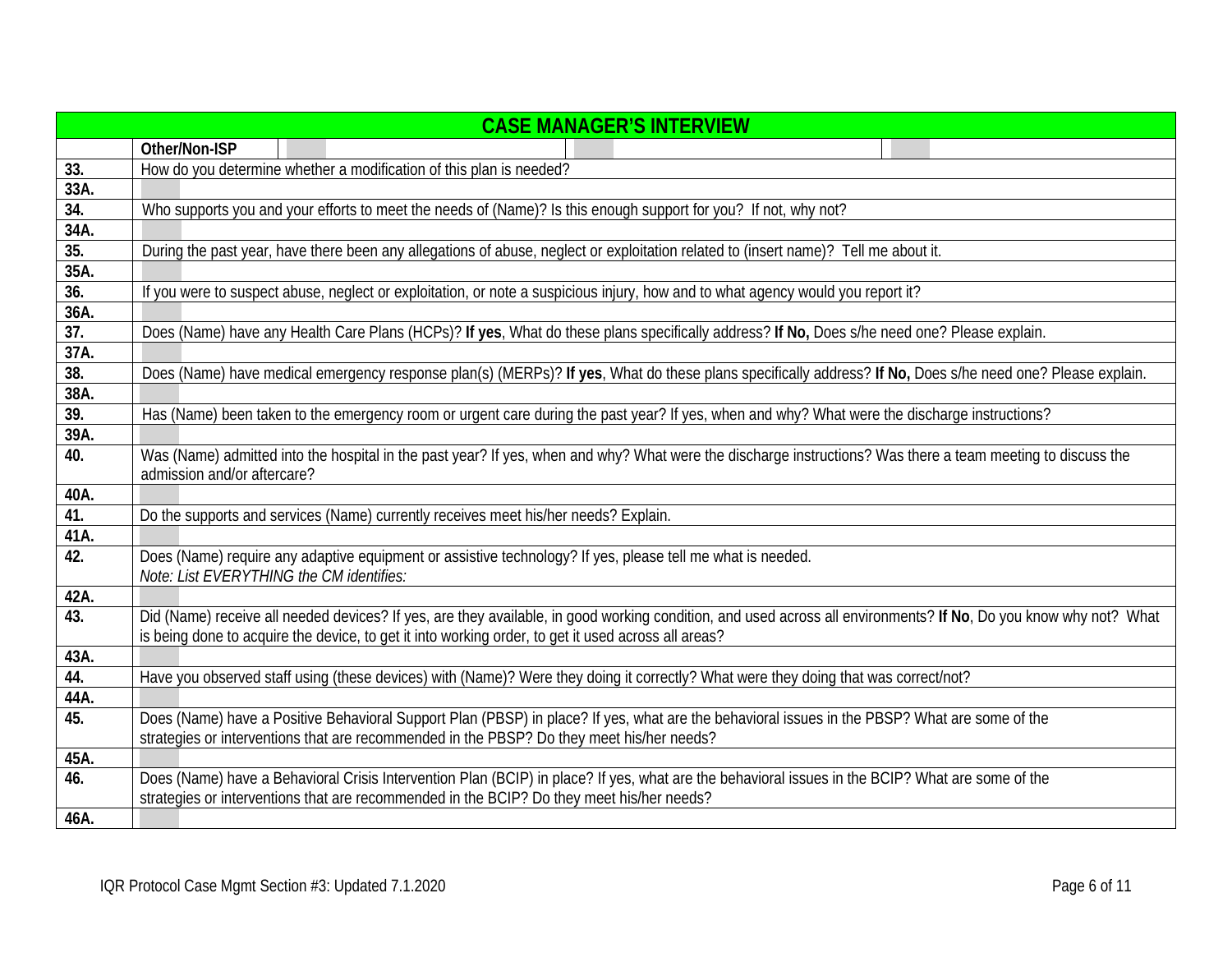|                   | <b>CASE MANAGER'S INTERVIEW</b>                                                                                                                                                                                          |  |  |  |
|-------------------|--------------------------------------------------------------------------------------------------------------------------------------------------------------------------------------------------------------------------|--|--|--|
| 47.               | Does (Name) have a current Person Centered Assessment? Do you know the date of that Assessment? (note the date given)                                                                                                    |  |  |  |
| 47A.              |                                                                                                                                                                                                                          |  |  |  |
| 48.               | Did (Name) and/or his/her Guardian participate in the Person-Centered Assessment?                                                                                                                                        |  |  |  |
|                   | If Yes, ask who attended, and for the Case Manager to describe their contribution(s)                                                                                                                                     |  |  |  |
| 48A.              |                                                                                                                                                                                                                          |  |  |  |
| 49.               | Has (Name) identified what type of work or volunteer activities he/she would like to do?                                                                                                                                 |  |  |  |
| 49A.              |                                                                                                                                                                                                                          |  |  |  |
| 50.               | Has (Name) been offered the opportunity to participate in work or job exploration activities including volunteer work and/or trial work opportunities?<br>If yes, a. What are the opportunities, and what has been done? |  |  |  |
|                   | b. Are these new experiences clearly documented in the ISP Work, Education and/or Volunteer History section?                                                                                                             |  |  |  |
|                   | If no, Is (Name) trying new discovery experiences in the community to determine interests, abilities, skills and needs?                                                                                                  |  |  |  |
|                   | If No, Why not?                                                                                                                                                                                                          |  |  |  |
| 50A.              |                                                                                                                                                                                                                          |  |  |  |
| 51.               | Is (Name) engaged in the Informed Choice Project?                                                                                                                                                                        |  |  |  |
| 51A.              |                                                                                                                                                                                                                          |  |  |  |
| 52.               | Has (Name's) Guardian had the opportunity to gain information on how (Name) responded during job exploration activities such as volunteering and/or trial work<br>experiences?                                           |  |  |  |
| 52A.              |                                                                                                                                                                                                                          |  |  |  |
| $\overline{53}$ . | Has (Name) received information regarding the range of employment options available to him/her?                                                                                                                          |  |  |  |
|                   | If Yes, when and what was shared?                                                                                                                                                                                        |  |  |  |
| 53A.              |                                                                                                                                                                                                                          |  |  |  |
| 54.               | Has (Name's) Guardian received information regarding the range of employment options available for him/her)?                                                                                                             |  |  |  |
|                   | If Yes, when and what was shared?                                                                                                                                                                                        |  |  |  |
| 54A.              |                                                                                                                                                                                                                          |  |  |  |
| 55.               | If there are barriers to employment, has the Team addressed how to overcome those barriers to employment including, but not limited to, integrating clinical                                                             |  |  |  |
|                   | information, assistive technology and therapy supports as necessary for the (Name) to be successful in employment?                                                                                                       |  |  |  |
| 55A.              |                                                                                                                                                                                                                          |  |  |  |
| 56.               | Does (Name's) Guardian support him/her working? If not, why not?                                                                                                                                                         |  |  |  |
| 56A.              |                                                                                                                                                                                                                          |  |  |  |
| 57.               | Is (Name) Working?                                                                                                                                                                                                       |  |  |  |
|                   | If Yes, a. How many hours per week?<br>b. How much does s/he make per hour?                                                                                                                                              |  |  |  |
|                   | c. Where does s/he work?                                                                                                                                                                                                 |  |  |  |
|                   | d. Is this an integrated setting?                                                                                                                                                                                        |  |  |  |
|                   |                                                                                                                                                                                                                          |  |  |  |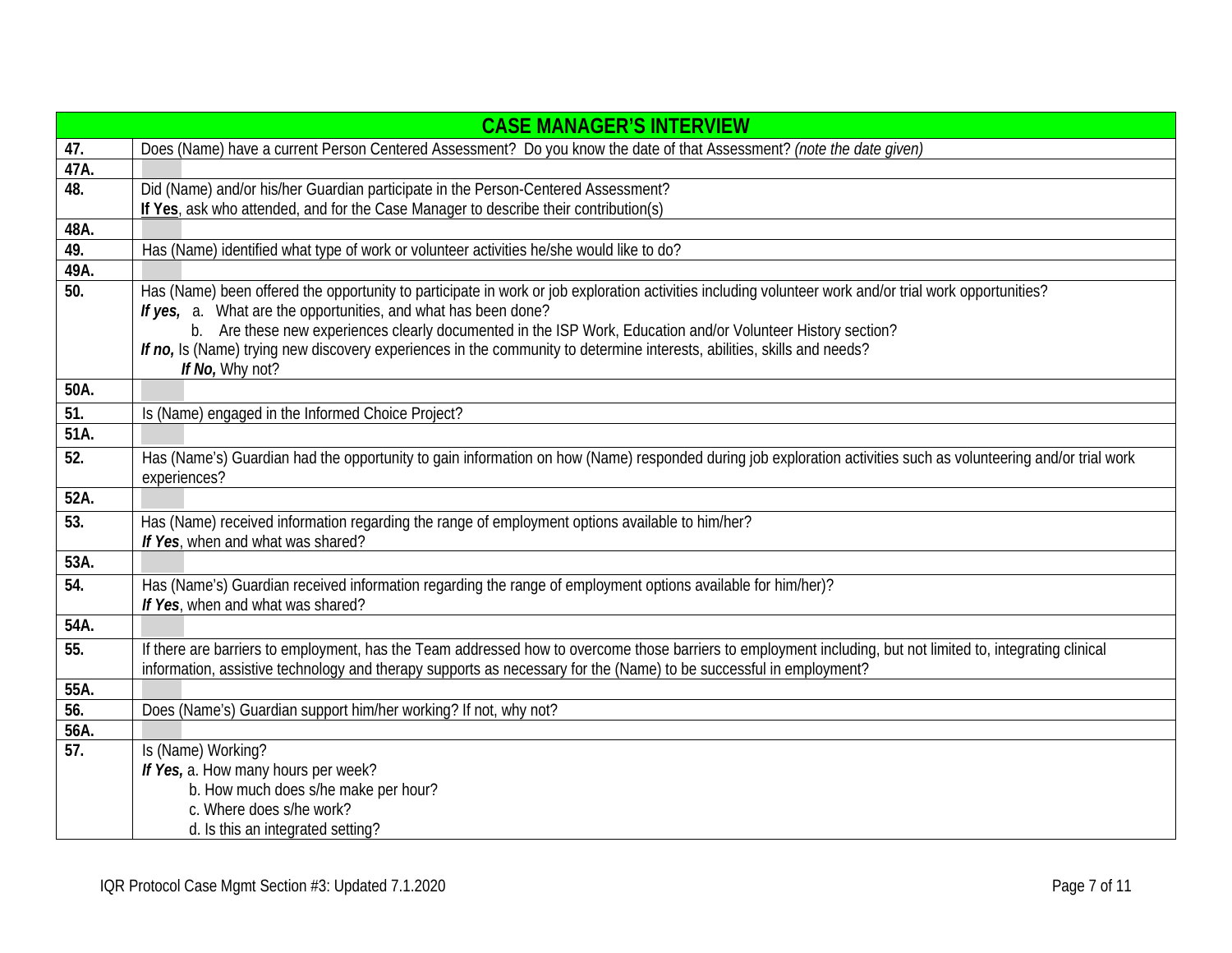|      | <b>CASE MANAGER'S INTERVIEW</b>                                                                                                                                    |
|------|--------------------------------------------------------------------------------------------------------------------------------------------------------------------|
| 57A. |                                                                                                                                                                    |
| 58.  | If (Name) is working, Does (Name) have a Career Development Plan?                                                                                                  |
|      | Note: If Yes, and a copy has not been provided, request one.                                                                                                       |
| 58A. |                                                                                                                                                                    |
| 59.  | How long have you been employed in your current position? (Try to record the date s/he started)                                                                    |
| 59A. |                                                                                                                                                                    |
| 60.  | What is the size of your current caseload? Of that, how many are Jackson Class Members? If you are unavailable, how is coverage provided?                          |
| 60A. |                                                                                                                                                                    |
| 61.  | How long have you been (Name)'s case manager? (If you can record month and year this person started working with this class member.                                |
| 61A. |                                                                                                                                                                    |
| 62.  | How frequently do you meet face-to-face with (Name)?                                                                                                               |
| 62A. |                                                                                                                                                                    |
| 63.  | What training did you receive to assist you in working with (Name)?                                                                                                |
|      | Note: The Individual Specific Training Requirements section (previously called Addendum B) of the ISP lists training needed; compare to CM's answers, ask if there |
|      | are discrepancies. Also, if they say they received individual specific training, ask them what.                                                                    |
| 63A. |                                                                                                                                                                    |
|      | Add your additional questions here add as many questions/rows as are needed.                                                                                       |
|      |                                                                                                                                                                    |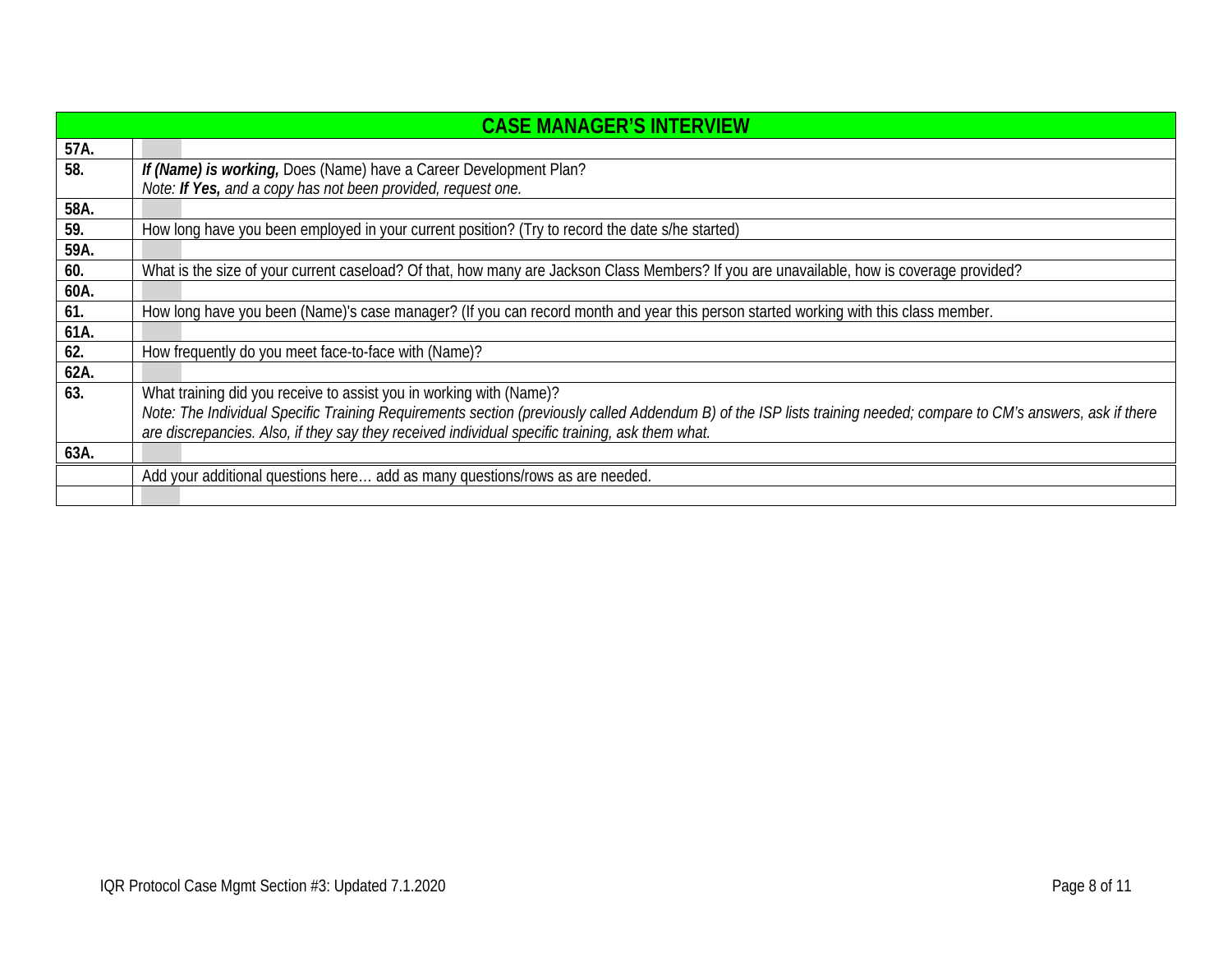## **CASE MANAGEMENT SERVICES SCORING**

**Ratings Guide:** A rating of "0" = No Compliance, (No) A rating of "1" = Needs Improvement; few of the indicators are met, many are inconsistently met A rating of "2" = Many Indicators Met, but not all A rating of "3" = Full Compliance, (Yes) A rating of "NA" = Not Applicable, and represents an item that does not apply to the individual being reviewed A rating of "CND" = Can Not Determine

<span id="page-8-2"></span><span id="page-8-1"></span><span id="page-8-0"></span>**You must provide an answer for every question**

*For each question, your possible responses are limited to the optional responses listed. For instance, if a question does not list NA as a possible response, you may not use it.* Surveyors: In your justifications use a (+) to indicate examples of compliance; Use a (-) to indicate examples of non-compliance.

| 24. | Does the case manager "know" the person?<br>Note: We expect the CM to thoroughly describe this person's preferences, needs and circumstances, including information describing the individual's<br>method/style of communication; personality, likes, dislikes; the individual's general routine; important people, activities, things in the individual's life;<br>significant events that occurred or are occurring which have an impact on the individual and what s/he is doing or plans to do. Also look for description<br>of strengths, positive attributes, things to build on, such as: communication method; work ethic; skills s/he possess; willingness to try things; willingness<br>to participate in activities; etc. Cannot be a "3" if the case manager gives only clinical diagnoses and no personal information or vice versa.<br>Justification:<br>Case Judge Comments:                                                                                                                                                                                                                                                                 | Choose |
|-----|-------------------------------------------------------------------------------------------------------------------------------------------------------------------------------------------------------------------------------------------------------------------------------------------------------------------------------------------------------------------------------------------------------------------------------------------------------------------------------------------------------------------------------------------------------------------------------------------------------------------------------------------------------------------------------------------------------------------------------------------------------------------------------------------------------------------------------------------------------------------------------------------------------------------------------------------------------------------------------------------------------------------------------------------------------------------------------------------------------------------------------------------------------------|--------|
| 25. | Does the case manager understand his/her role/job?<br>Note: We will take into consideration BOTH what the CM says during the interview about what the job is, as well as what the CM has done in light of<br>the person's needs and circumstances. From the interview, refer to CM activities such as twice-monthly visits, reviewing provider data tracking sheets<br>and semiannual reports, reviewing reports from therapists, conversations with Team members, specialty services reporting or use of Regional Office<br>Request for Assistance Form. Consider if the CM reviewed data sheets and reports from providers and/or therapists which indicate whether or not<br>outcomes are met. If there has been no progress on an outcome, is there evidence that consideration was given to the need to revise strategies or<br>action steps. If there has been a significant life change, such as job status change or living situation change, was the ISP revised to reflect this? Did<br>the CM describe how they: advocate, monitor, provide or acquire technical or other assistance as needed?<br>Justification:<br><b>Case Judge Comments:</b> | Choose |
| 26. | Is the case manager available to the person?<br>Note: Is the CM making the required number of visits with the class member in different locations? Specifically, Visits twice a month, at least one of                                                                                                                                                                                                                                                                                                                                                                                                                                                                                                                                                                                                                                                                                                                                                                                                                                                                                                                                                      | Choose |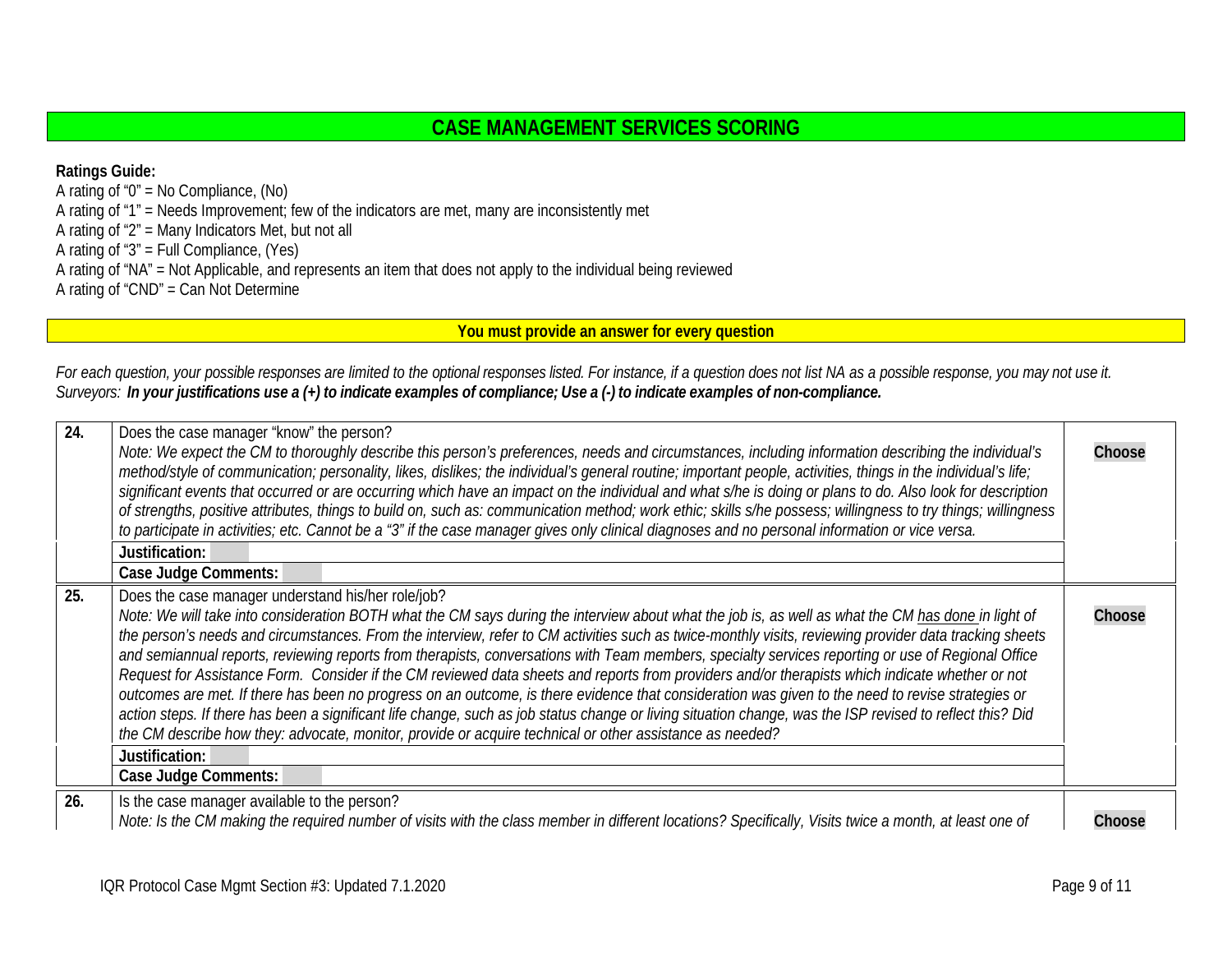<span id="page-9-2"></span><span id="page-9-1"></span><span id="page-9-0"></span>

|     | those times in the home. Does the CM spend time with the person so he/she knows and observes firsthand the person's needs and circumstances?                                                                                                                                                                                                                                                                                                                                                                                                                                                                                                                                                                                                                                                                                                                                                                                                                                                                                                                                                                                                                                                                                                                                                                                                                                                                  |        |
|-----|---------------------------------------------------------------------------------------------------------------------------------------------------------------------------------------------------------------------------------------------------------------------------------------------------------------------------------------------------------------------------------------------------------------------------------------------------------------------------------------------------------------------------------------------------------------------------------------------------------------------------------------------------------------------------------------------------------------------------------------------------------------------------------------------------------------------------------------------------------------------------------------------------------------------------------------------------------------------------------------------------------------------------------------------------------------------------------------------------------------------------------------------------------------------------------------------------------------------------------------------------------------------------------------------------------------------------------------------------------------------------------------------------------------|--------|
|     | Cannot be a "3" if the documentation from the record review indicates the case manager makes fewer than 2 visits per month; or all visits occur in the<br>same location.                                                                                                                                                                                                                                                                                                                                                                                                                                                                                                                                                                                                                                                                                                                                                                                                                                                                                                                                                                                                                                                                                                                                                                                                                                      |        |
|     | Justification:                                                                                                                                                                                                                                                                                                                                                                                                                                                                                                                                                                                                                                                                                                                                                                                                                                                                                                                                                                                                                                                                                                                                                                                                                                                                                                                                                                                                |        |
|     | <b>Case Judge Comments:</b>                                                                                                                                                                                                                                                                                                                                                                                                                                                                                                                                                                                                                                                                                                                                                                                                                                                                                                                                                                                                                                                                                                                                                                                                                                                                                                                                                                                   |        |
| 27. | Was the case manager able to describe the person's health related needs?<br>Note: Since the Case Manager, as part of site visits, is required to verify that Comprehensive Aspiration Risk Management Plans (CARMPs) are<br>available and being implemented, it is expected the case manager would provide some information which indicates that they know the person's status<br>regarding aspiration. Also consider statements of clinical diagnoses, such as seizure disorder, high blood pressure, diabetes; symptoms the person<br>has displayed, diagnoses the person has and what is being done to address them. For example, has been having trouble standing up from sitting in a<br>chair, residential provider made an appointment with PCP, will go to the doctor about it next week. Also note past illnesses that may affect the person<br>now; such as was hospitalized for pneumonia last winter so extra precautions are taken during the winter such as not going out when it is really cold,<br>and if s/he gets a cough s/he goes to the doctor right away. If undiagnosed issues exist, the CM should outline what is being done to pursue and<br>protect the person's overall health. Cannot be a "3" if the case manager does not, for example, mention aspiration if the person is considered to be at<br>risk of aspiration or does not mention diabetes and the person is diabetic. | Choose |
|     | Justification:                                                                                                                                                                                                                                                                                                                                                                                                                                                                                                                                                                                                                                                                                                                                                                                                                                                                                                                                                                                                                                                                                                                                                                                                                                                                                                                                                                                                |        |
|     | <b>Case Judge Comments:</b>                                                                                                                                                                                                                                                                                                                                                                                                                                                                                                                                                                                                                                                                                                                                                                                                                                                                                                                                                                                                                                                                                                                                                                                                                                                                                                                                                                                   |        |
| 28. | Does the case manager have an appropriate expectation of growth for this person?<br>Note: The CM should articulate this person's ability, potential and natural next steps. There should be an expectation of growth. More than just the<br>person being happy, healthy, and safe. Look for information such as: the person working at a community integrated job; living in a more independent<br>setting; going for further formal education; learning a particular new skill or activity. Cannot be a "3" if the case manager only mentions that they would<br>like the person to be healthy, happy, and/or safe; or to just keep going to their day program or living where they are, with no specific indication of why<br>that's relevant to the person long term. If the person has significant health issues (i.e. on hospice) appropriate expectation could be to maintain current<br>status.                                                                                                                                                                                                                                                                                                                                                                                                                                                                                                        | Choose |
|     | Justification:                                                                                                                                                                                                                                                                                                                                                                                                                                                                                                                                                                                                                                                                                                                                                                                                                                                                                                                                                                                                                                                                                                                                                                                                                                                                                                                                                                                                |        |
|     | <b>Case Judge Comments:</b>                                                                                                                                                                                                                                                                                                                                                                                                                                                                                                                                                                                                                                                                                                                                                                                                                                                                                                                                                                                                                                                                                                                                                                                                                                                                                                                                                                                   |        |
| 29. | Does the case management record contain documentation that the case manager is monitoring and tracking the delivery of services as outlined in<br>the ISP?<br>Note: Case Manager's contact notes, the site visit forms and overall record will be reviewed. If the person is not getting a service that is noted in the<br>ISP and there is no documented evidence that the case manager is following-up on getting the service in place, this cannot be a "3". Likewise, if the<br>person has recommendations that have been made but not followed up on and acquired timely, there should be evidence that the Case Manager<br>knows about the issue and has acted timely with the provider. Cannot be a "3" if the documentation from the record review indicates the case<br>manager makes fewer than 2 visits a month; or all visits occur in the same location.<br>Justification:                                                                                                                                                                                                                                                                                                                                                                                                                                                                                                                       | Choose |
|     | <b>Case Judge Comments:</b>                                                                                                                                                                                                                                                                                                                                                                                                                                                                                                                                                                                                                                                                                                                                                                                                                                                                                                                                                                                                                                                                                                                                                                                                                                                                                                                                                                                   |        |
|     |                                                                                                                                                                                                                                                                                                                                                                                                                                                                                                                                                                                                                                                                                                                                                                                                                                                                                                                                                                                                                                                                                                                                                                                                                                                                                                                                                                                                               |        |